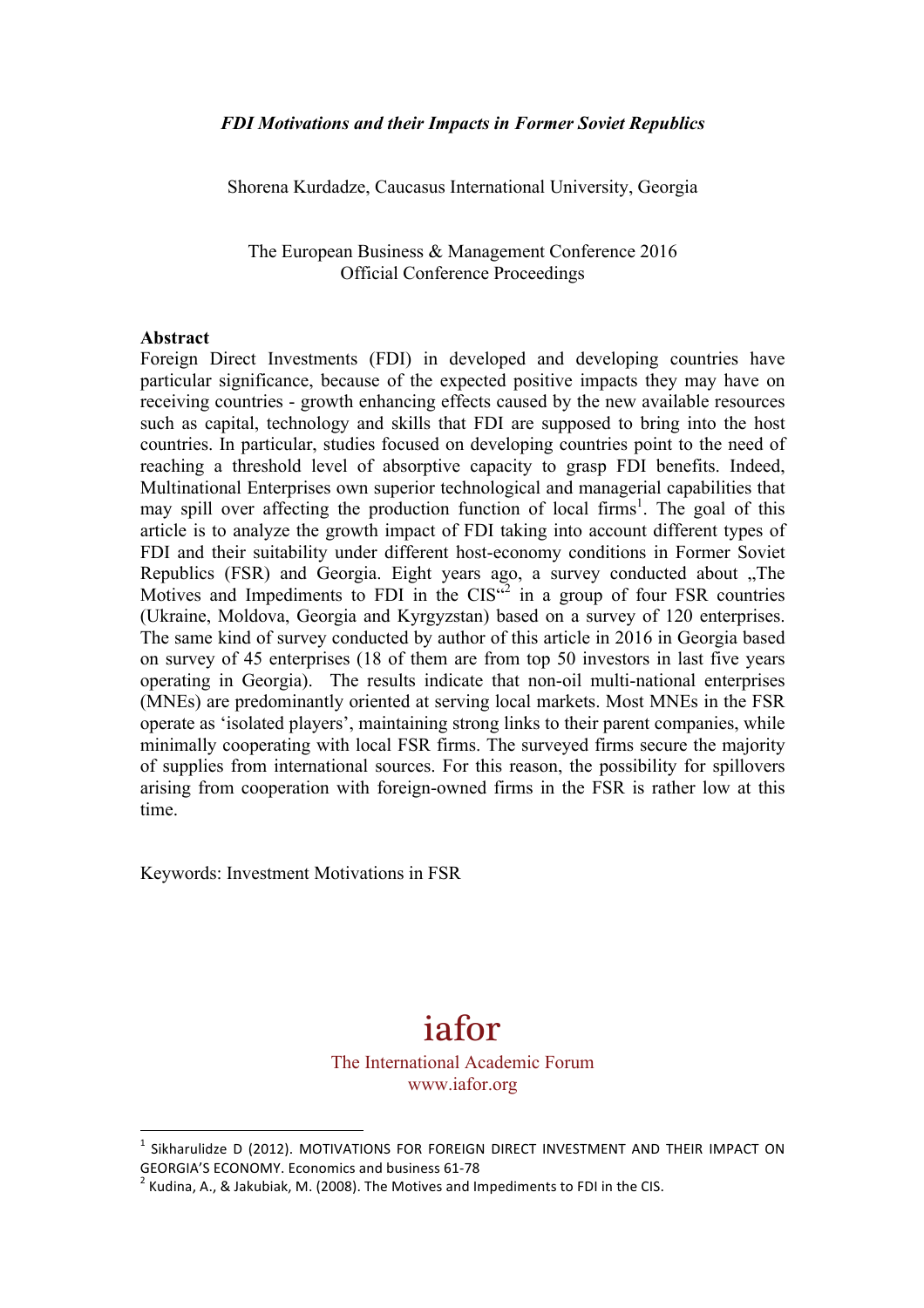The present work is based on research (K.A; J.M; 2008) in the two countries Moldova and Ukraine attest (60 respondents) and the author's own research in 2016 in Georgia (45 respondents). The main objective was to define investment motives by asking interviewees to answer several questions: about the strategic role of the subsidiary established in the host FSR country, about their investment motives, and about the share of exported production. The 2008 year sample consisted of 30 foreign-owned companies in Ukraine, 30 foreign-owned firms in Moldova, 30 foreign-owned companies in Georgia, 29 in Kyrgyzstan and 1 in Kazakhstan. We use 2008 survey results of Ukraine and Moldova (60 firms) and own survey of Georgia (45 firms). We also compared the 2008 survey data to 2016 survey data of Georgia.

## **Investment Motivations**

Investment motives are often classified either as market-seeking (when investing firm wants to supply products and services to a recipient country market) or as resourceseeking (intending to benefit from cost-efficient production in a recipient country) and/or as efficiency-seeking (looking for labour-productivity advantage or local specific creative assets).

## **Market seeking**

This motive is the dominant one in the sample. Most of the companies that participated in the survey held a substantial share of the recipient country's market. Companies that participated in the survey (2007-2008), had mastered a significant part of the recipient country's market<sup>3</sup>. The average domestic market share for Ukrainian firms was close to 30%, while Moldovan investors held leading positions with average market share of about 47%. Only in Georgia did foreign investors estimate that they possesed less than 20% of the local market share. This means that the majority of the surveyed firms not only managed to supply their host markets, but also secure dominant positions in these markets. The percentage of local production of final and intermediate goods that is exported was rather low at 17% and 30% on average, with the exception of Moldova<sup>4</sup>. About 70% of all production of final goods is earmarked for local markets. Some companies even mentioned that they faced a lot of problems when trying to export their products to other countries, particularly to Russia. The role of the CIS affiliates in the operations of their parent companies as suppliers of existing products to the host country market and to other CIS markets was found to be rather important (see Figure 3). The companies noted high levels of demand in the growing markets, which is very positive for the further expansion of their businesses.

This outcome is supported by the assessment of investment motives. The interviewees were asked to grade reasons for initiating business activity in the CIS by ranking each of the options on a scale of 1 (unimportant) to 5 (very important). Most companies mentioned the ability 'to serve the host country market' as the most important motive in all four economies (see Figure 1). On the top of this, companies in Moldova and Kyrgyzstan mentioned the ability to avoid import duties while supplying the domestic

 

<sup>&</sup>lt;sup>3</sup> Kudina, A., & Jakubiak, M. (2008). The Motives and Impediments to FDI in the CIS. 18-21; 28-35 4<br>Where the majority of both intermediate and final goods are exported.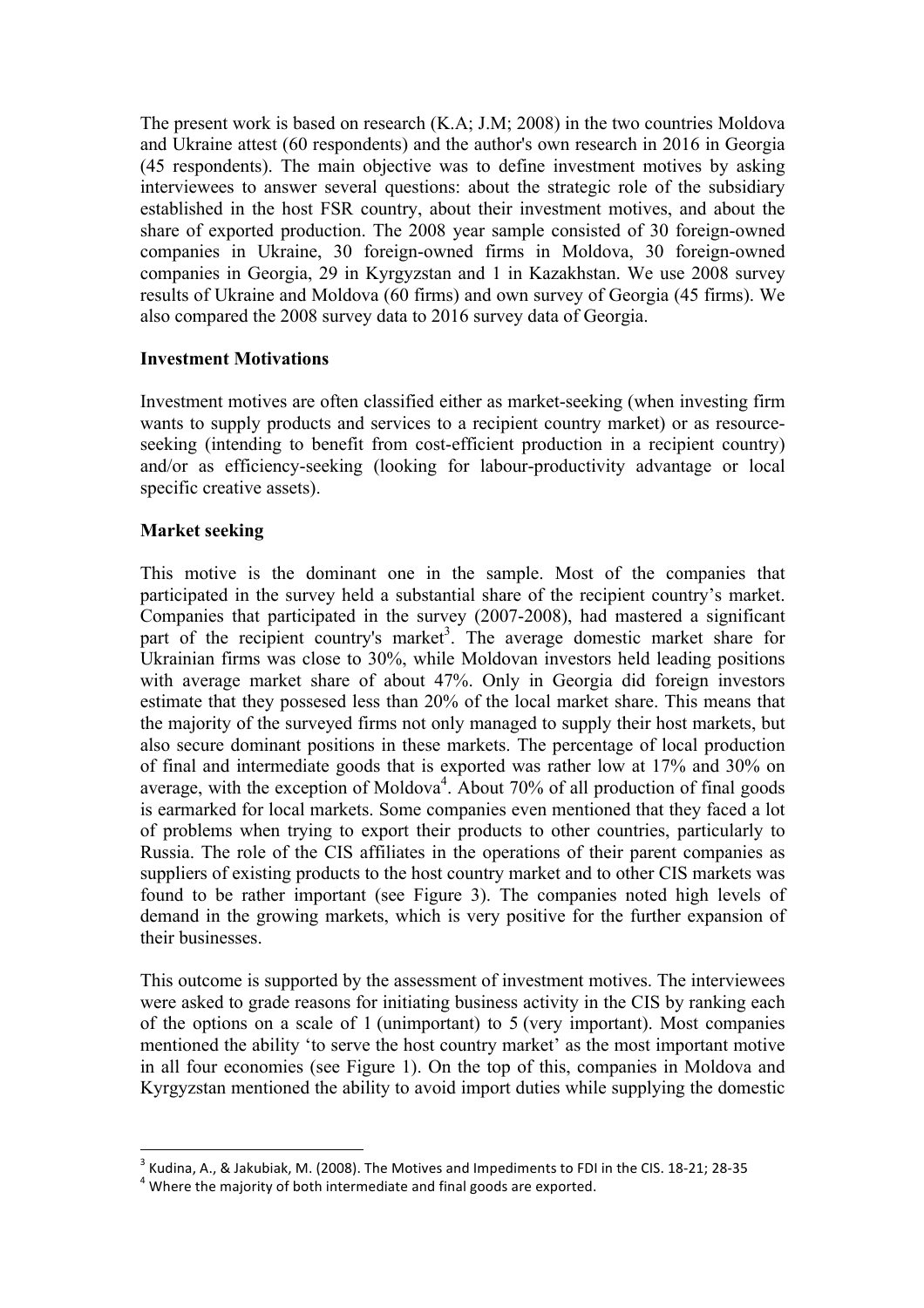market as another reason to invest. The same result was in Georgia, author's survey in 2016 (figure 2).

#### **Figure 1. Reasons to invest in the CIS**



Source: Kudina, A., & Jakubiak, M. (2008). The Motives and Impediments to FDI in the CIS. Note: higher number indicates that a given reason is more important. Numbers are simple averages.

#### Figure 2. Reasons to invest in Georgia



Source: Authors research in 2016

Note: higher number indicates that a given reason is more important. Numbers are simple averages.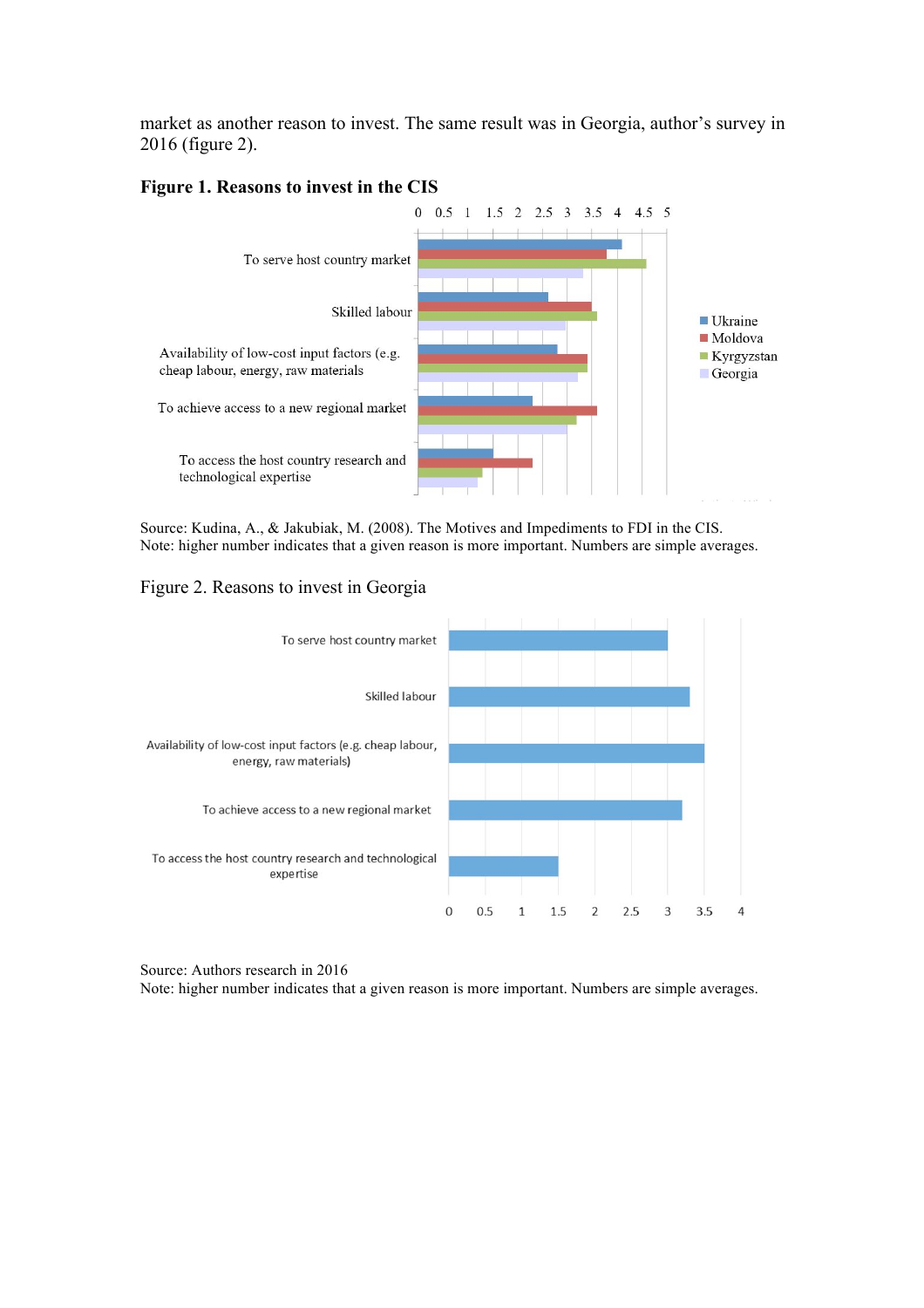#### **Resource-seeking**

The second and third most important investment motives varied across the countries, although they were predominantly concentrated on the use of low-cost factors of production and skilled labour. In Ukraine and in Georgia, the second most important motive was the availability of low-cost input factors, i.e. cheap labour, energy and raw materials. This is explained by the availability of rich natural resources along with cheap labour force and by the close proximity to the EU in the case of Ukraine. In the case of Georgia it is probably explained by high investments in pipeline transportation. Interestingly, the second most important motive for investing in Moldova was the ability to access the new regional market (Central and Eastern European)<sup>5</sup>, which can be attributed to the country's proximity to the 'new' EU states. This motive can be also attributed to the willingness to exploit Moldovan labour and other resources (graded as the third most important motive). The possibility to access regional markets was also found to be an important factor for investors in Georgia (meaning access to whole Southern Caucasus).

### **Efficiency-seeking**

Access to a country's research and technological expertise was found to be the least important reason to invest in the FSR (see Figure 1 and Figure 2), which suggests that investors do not yet seek efficiency in the FSR. This was confirmed by the answer that the exploitation of the cost-effective production in the FSR for the purpose of exporting products to the EU was not important for the strategy of the parent companies. Moreover, the surveyed firms export rather small volumes of intermediate goods (17% of the production of firms producing intermediate goods is exported, on average), which means that they are weakly integrated into vertical production chains.6 The survey results indicated that market-seeking is the predominant motive for investing in the four analyzed countries. The second most important motive is for seeking resources.

Finally, based on the survey results we can say that investors in FSR are focused market, another important motive is resource seeking and efficiency-oriented FDI is weakest motivation.

## **Conclusion**

 

In this paper, we explored the problems which foreign investors encounter in FSR's. Furthermore, we analyzed how different investors' profiles (market-, resource- and efficiency-seeking) affected the problems they are encountering in their countries of operation, and the particularities of their modes of operation. Analysis showed that market-seeking was a dominant motive for investors in our sample. The companies hold substantial shares of recipient country markets, and only export a small portion of their products. The growing FSR markets produce high demand, which foreign investors aim to capture in expanding their business to this region. This motivation is

 $5$  Collins, S., Rodrick, D. (1991), Eastern Europe and the Soviet Union in the World Economy. Institute for International Economics, Washington, D.C., 1991. - K.A and J.M 6 Unternational Economics, Washington of the Moldovan companies. Foreign subsidiaries producing intermediate goods

in Moldova export over 50% of their production. Kudina A, Jakubiak M (2008)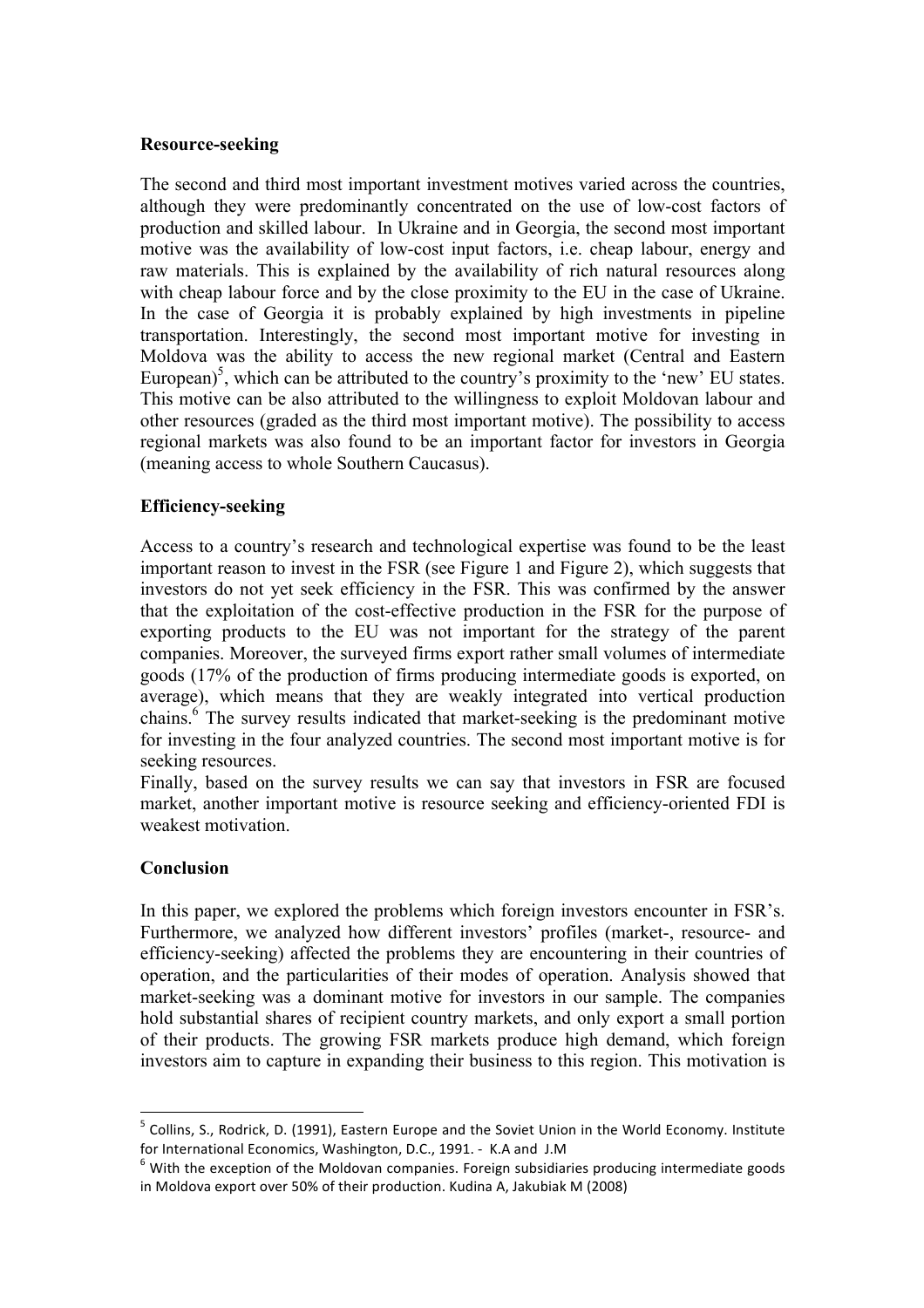similar to the motivation foreign investors in the Central Europe countries had in the early 1990s.

It had the most positive effect on investment performance, followed by skilled labourand cheap input orientations. Hence, serving the local market was the most beneficial strategy for investors. The second and third most important investment motives varied across the countries, though they were predominantly focused on the use of low-cost factors of production (including natural resources) and skilled labour.

Econometric analysis in survey made by Kudina A. Jakubiak M. showed that the ambiguity of the legal system and problems in establishing clear property rights were the biggest concerns for investors seeking cheap factors of production in the FSR, whereas the uncertainty of the economic environment was most harmful for investors seeking skilled labour. The latter problem was also the most significant for investors who are trying to tap in into local R&D. Thus improving macroeconomic stability should be of primary importance to governments that wish to attract skilled labourand R&D-seeking FDI, which are the two types of investors that bring the greatest benefits to the development of the host country.

It should be noted that the following impediments so that they do not override the potential profits from using cheap CIS labour: the political instability in Georgia, and the extensive bureaucracy, corruption and uncertainties connected to domestic legislation in Moldova and Ukraine.

The results suggest rather pessimistic implications for the influence of technological spillovers on the productivity of domestic firms. In studies examining CEE data, it was apparent that the highest productivity-increasing gain for local firms took place when foreign-owned and technologically superior firms bought local supplies, taught suppliers and made them acquire new technologies. Only in this case do positive technological spillovers take place. However, in the case of our sample, it seemed that potential spillovers from FDI are rather limited to certain firms and/or sectors of economic activity.

Based on 2009-2015 statistical data of top 50 investors in Georgia, Investment were entering annually, mainly to the existing companies. This situation improved in 2015. According to the survey results of 18 companies (from top 50 investors in Georgia in last 5 years), the investment environment has been improved compared to the mentioned post-Soviet countries in terms of ease of business registration and bureaucratic processes.

Finally it can be said that the post-Soviet countries, politicians and economists have to work to improve the political and economic environment, which provides a positive outlook for foreign investors to invest in this countries. Efficiency-seeking FDI is crucial for the country's attraction and it include an investment in Research & Development, but with the high level of corruption, investing in post-Soviet countries is becoming quite unattractive.

### **Acknowledgement**

*This project was implemented by support of Rustaveli National Science Foundation (Grant #RNSF/DO387/2-230-14)*